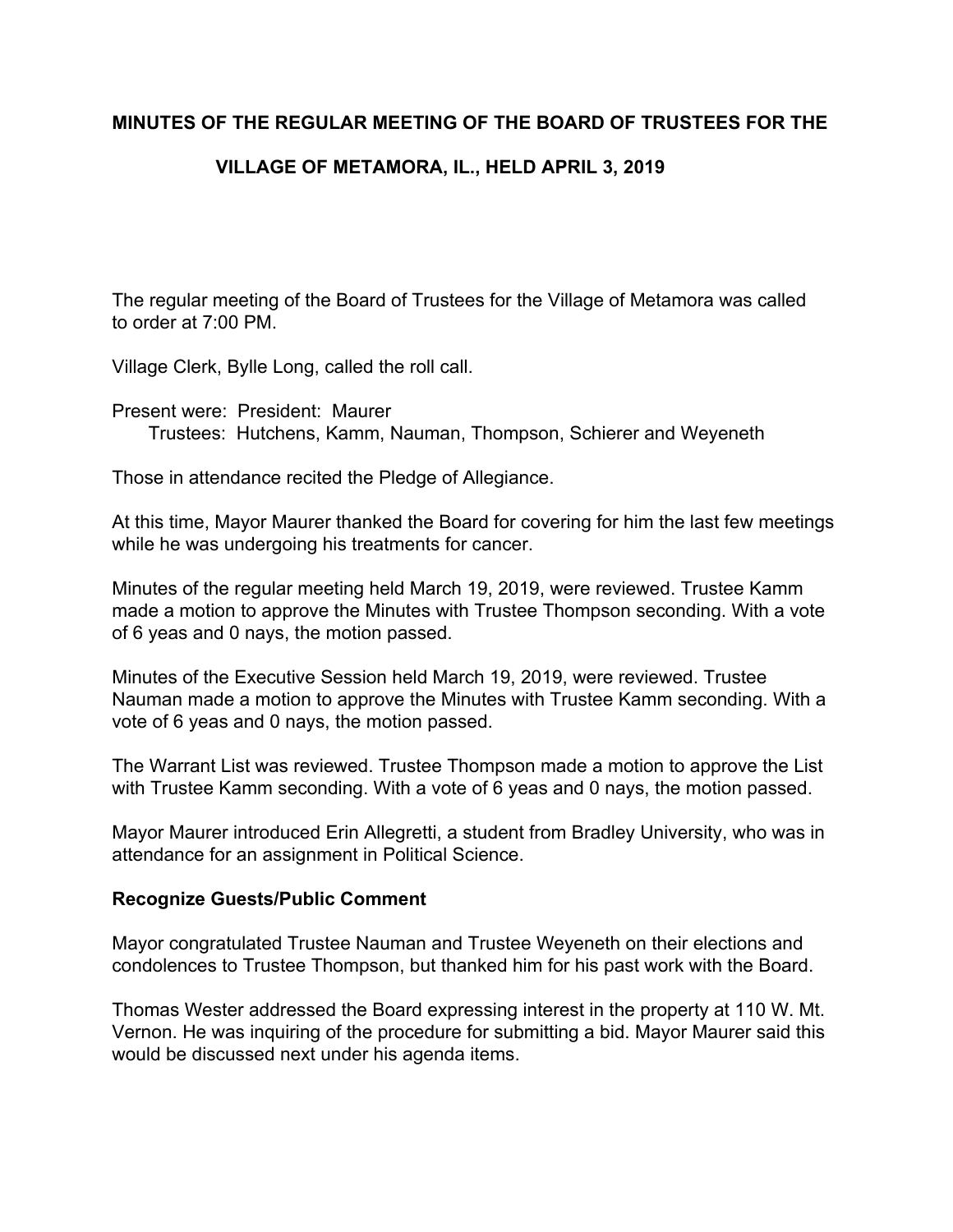# **Mayor's Report**

Mayor Maurer spoke of Sergeant Tim Ford and the time he served as Interim Police Chief. He recommended giving Sergeant Ford 80 hours of time, to be taken as pay or time off (which would be approved by the Chief), but it must be used by 12/31/19, as compensation for his extra work.

Trustee Weyeneth made a motion to approve the Mayor recommendation with Trustee Schierer seconding. With a vote of 5 yeas and 1 abstain (Hutchens), the motion passed.

A short discussion on the procedure for the sale of 110 W Mt. Vernon followed. Notices would be posted on the Village Hall window, Village website, administration office door and the property itself. Sealed bids to be turned in by 12 PM (noon) Monday, April 15, 2019. Review and acceptance of the offer would be at the meeting April 16, 2019.

Mayor Maurer then asked if all Trustees had received a copy of a letter submitted by Kim Sheets. She expressed her concerns over the parking of the tow truck, owned by Illinois Central Towing, on the square and taking up more than one parking space. The Board has had several other people complain of his parking on the square, but it was noted, as of late, the truck had been parked on Partridge St. and only during the day. She also stated Mr. Ketcherside had two dogs that he took over to the park and was concerned he did not clean up after the dogs were there. The Board said they had heard of no complaints, nor did our Public Works Dept. ever notice anything in that area. The Board decided to share the letter with Mr. Ketcherside and see what his response would be.

#### **Attorney's Report**

Attorney Brunton gave an update of the following:

1. Annexation of Wall Properties – Jake and Lacy Walls seek to annex into the Village to gain access to Village water. The Walls are finalizing boundaries for re-platting their homestead parcel for necessary contiguity to Village; Village will need to approve re-subdivision plat and then annexation ordinance; completed review of re-subdivision plat and annexation plat and review of property title issues. Annexation documents will be prepared for May 7<sup>th</sup> Village Board meeting.

#### **Engineer's Report**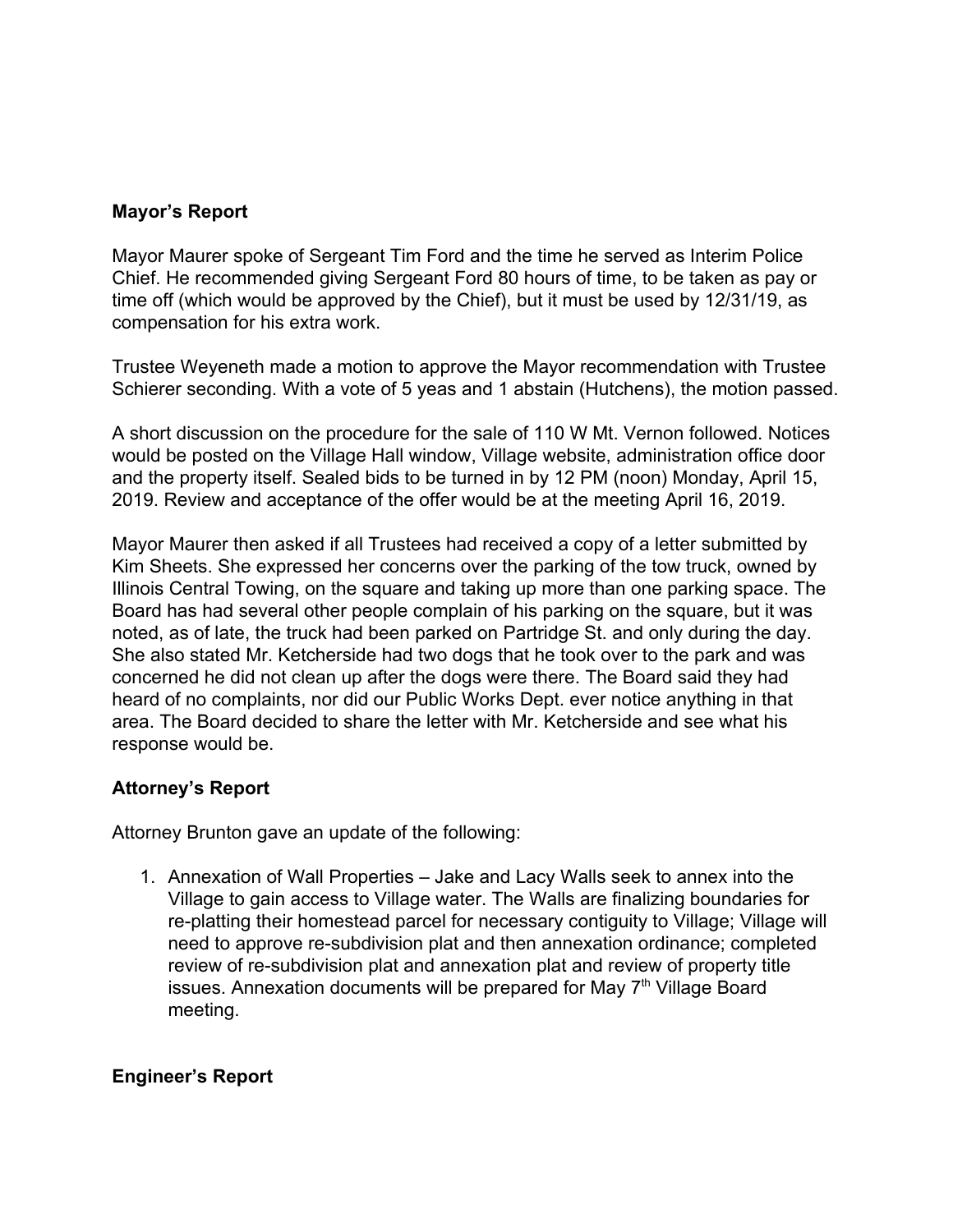Joe Adams, of Farnsworth Engineering, gave a report on the 2019 MFT available funds. He explained what the plans were for the streets and other work necessary for the Village during the 2019 Road/Drainage Maintenance Budget. He discussed the areas and streets in town that were in need of either white rock oil & chip or black trap rock oil & chip. An in-depth discussion was held by Trustees regarding other work needed and the related costs.

### **Treasurer's Report**

There was none.

### **Public Works Department**

Trustee Nauman said Jason wanted to know if the Village was going to demolish the house on S. Niles that had been a rental property. He had been approached by someone offering to purchase the furnace in the house, but needed to know what the Board wanted to do. A short discussion was held and it was decided to just leave it be for right now.

#### **Police/Fire/ESD**

Trustee Kamm had received a bid for finishing the remodel of the Police offices. He made a motion to approve the expenditures, not to exceed \$4000.00. Trustee Schierer seconded and with a vote of 6 yeas and 0 nays, the motion passed.

Trustee Kamm then made a motion to approve the expenditure for reflective striping on the rear of the rescue truck, not to exceed \$2000.00. Trustee Schierer seconded and with a vote of 6 yeas and 0 nays, the motion passed.

Trustee Kamm made a motion to upgrade the air cylinders on the truck system and the station system, not to exceed \$5700.00. Trustee Hutchens seconded the motion and with a vote of 6 yeas and 0 nays, the motion passed.

#### **Finance, Economic Development, Insurance**

Trustee Weyeneth had nothing to report.

# **Special Projects – Buildings**

Trustee Hutchens made a motion to accept a bid from Cool Roofing to install an ice dam on the roof of the fire house, in the amount of \$2500.00. Trustee Kamm seconded the motion and with a vote of 6 yeas and 0 nays, the motion passed.

Trustee Hutchens made a motion to accept the bid from Merle Guth to install a new floor at the entrance of the administration office and a security door to Monica's office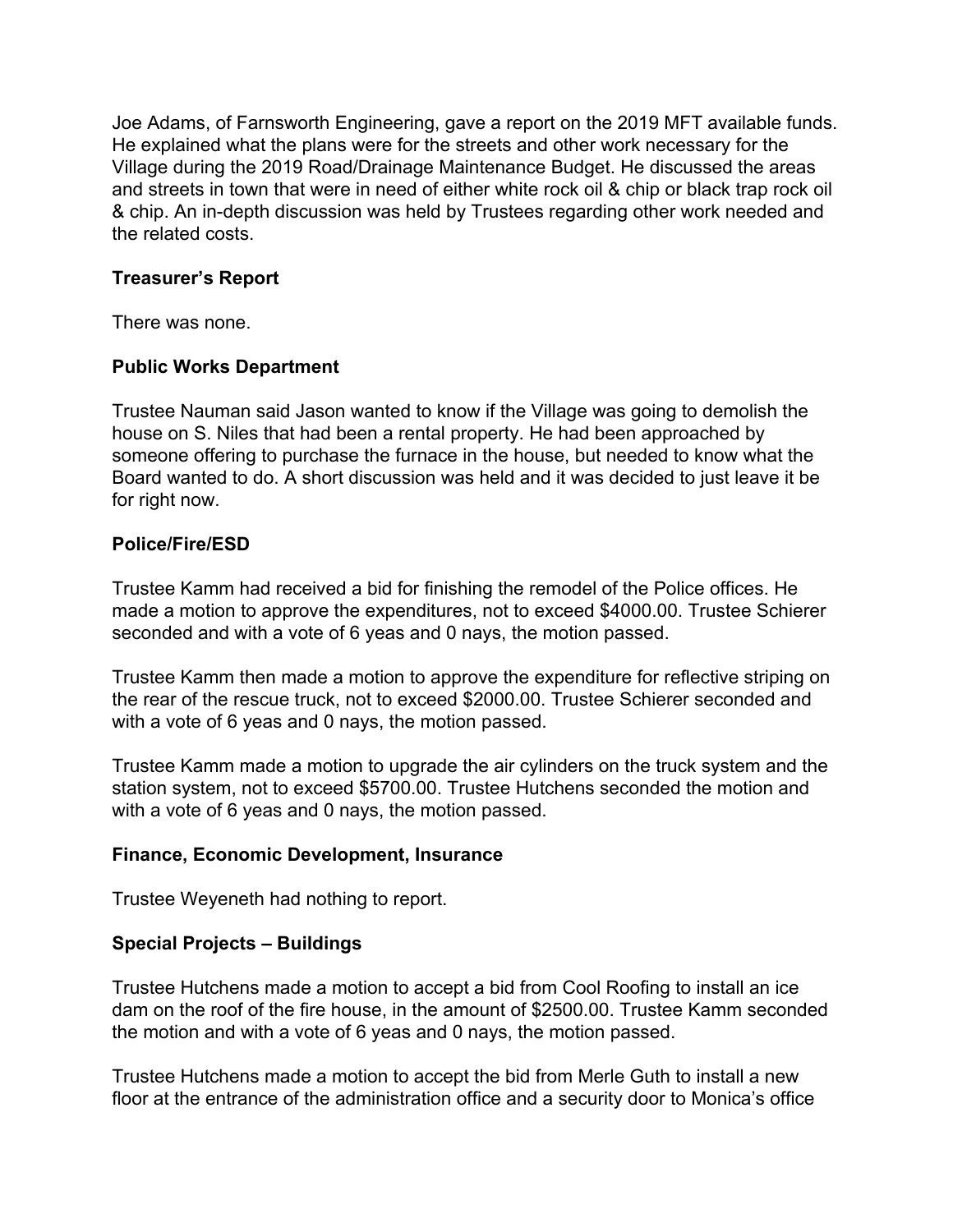in the amount of \$1500.00. Trustee Kamm seconded the motion and with a vote of 6 yeas and 0 nays, the motion passed.

Trustee Hutchens then made a motion to approve the bid from Lori's Professional Painting to remove the wallpaper, prime and apply 2 coats of paint to the Village Hall in the amount of \$1200.00. Trustee Weyeneth seconded the motion and with a vote of 6 yeas and 0 nays, the motion passed.

Trustee Hutchens said he had a bid from Merle Guth to install a bathroom on the main floor of the Village Hall in the amount of \$15,000.00. A short discussion was held and it was decided to review the plan and perhaps request another bid.

# **Old Business**

There was none.

#### **New Business**

There was none.

#### **Executive Session**

Trustee Nauman requested a short Session to discuss personnel.

With that request, Trustee Kamm made a motion to adjourn to Executive Session and Trustee Hutchens seconded. With a vote of 6 yeas and 0 nays, the motion passed and the meeting adjourned at 8:26 PM.

#### **Meeting Resumes**

The regular meeting resumed at 8:43 PM with previous roll call present.

At this time, Justin Brown of Metamora, introduced himself to the Board. He is a producer at WMBD and said he wants to start attending the meetings to familiarize himself on the actual events and issues that are discussed. The Mayor and Trustees all welcomed him.

With no more to discuss, Trustee Schierer made a motion to adjourn with Trustee Weyeneth seconding. With a vote of 6 yeas and 0 nays, the motion passed and the meeting adjourned at 8:48PM.

Bylle Long